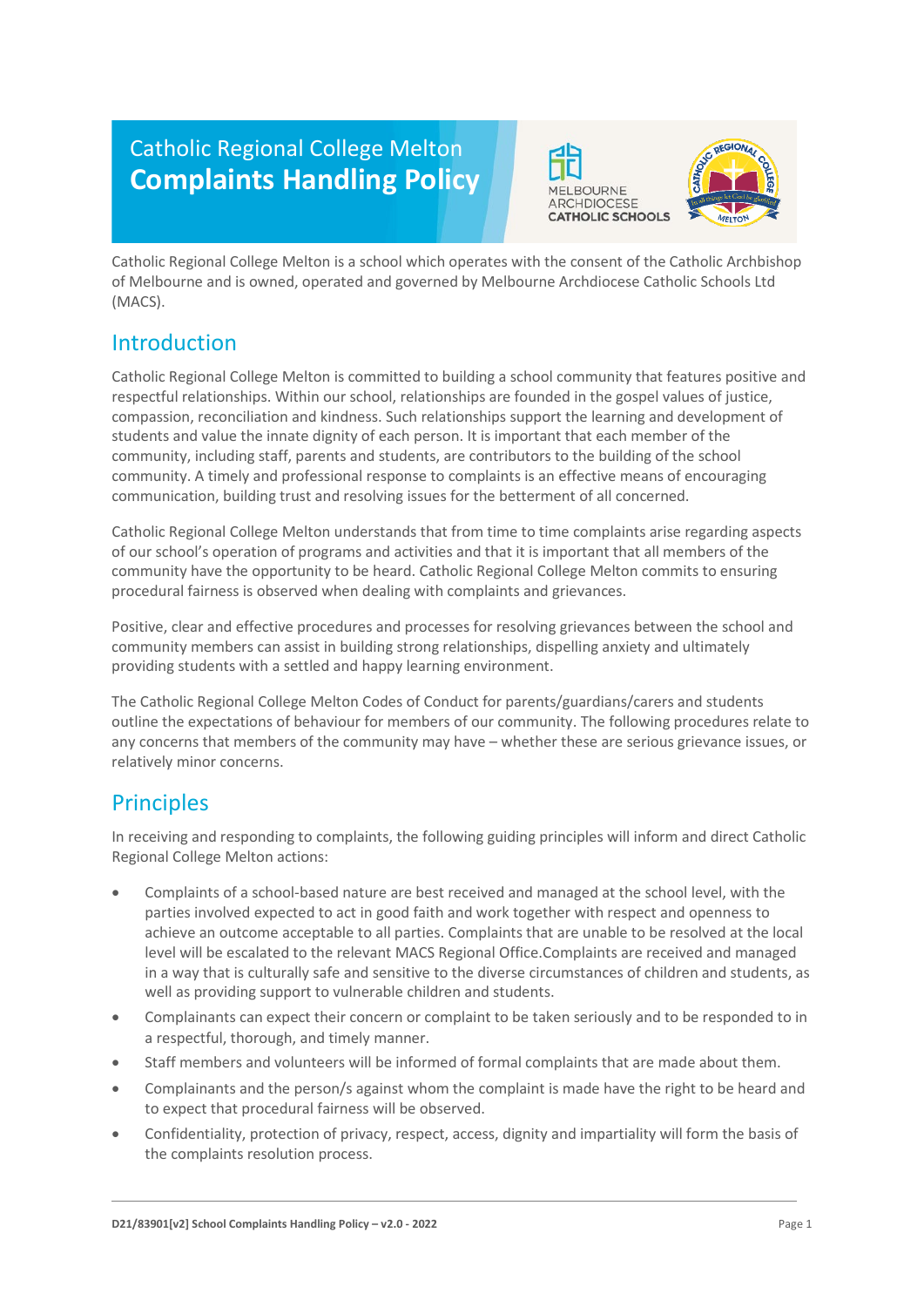- The complaints resolution process will seek to achieve the restoration of good and respectful relationships.
- The best interests of the school community together with the interests of the individual will be taken into account.
- Recordkeeping, reporting, privacy and employment law obligations will be complied with when receiving and handling complaints.

### Definition

#### **Complaint**

A complaint is an expression of dissatisfaction with an action taken, decision made, service provided or handling of an issue at a MACS school.

## Providing Feedback to Catholic Regional College Melton

Catholic Regional College Melton has procedures and processes in place by which parents/guardians/carers and the broader school community can confidently raise concerns in the knowledge that they will be listened to and their concerns will be professionally managed in a timely, confidential and appropriate manner.

Relationships with the school community are important to us. We take complaints raised by parents/guardians/carers and the broader school community seriously. There are many avenues to provide feedback to school staff. These include:

- annual formal parent/guardian/carer survey
- formally scheduled parent/guardian/carer feedback forums
- meetings with the principal or other staff members to express concerns
- publication of the Complaints form and the Complaints handling Policy on the College website

### Who to Contact to Make a Complaint

The nature of the complaint will determine who is the most appropriate person or body to manage the concerns raised. Complaints should be directed to the Catholic Regional College Melton principal in the first instance.

For complaints of a serious nature involving school staff, the following additional information is provided.

#### **Misconduct or serious misconduct**

All complaints of alleged misconduct or serious misconduct by a teacher, staff member or volunteers should be reported to the principal of Catholic Regional College Melton.

Complaints about teachers can also be reported to the Victorian Institute of Teaching (VIT) – the regulator in relation to the registration and investigation of serious misconduct (including conduct which is of a physical or emotional nature) of all teachers in the state of Victoria. If unsure whether the complaint constitutes serious misconduct by a teacher, contact the VIT on 1300 888 067 or [vit@vit.vic.edu.au.](mailto:vit@vit.vic.edu.au)

In some cases, certain actions which involve physical or emotional misconduct, such as unlawful assault or threats to the person, may constitute a criminal offence. These types of offences should be reported to and investigated by the police. Initial consultation with the principal of Catholic Regional College Melton may help to determine the appropriate course of action in these circumstances.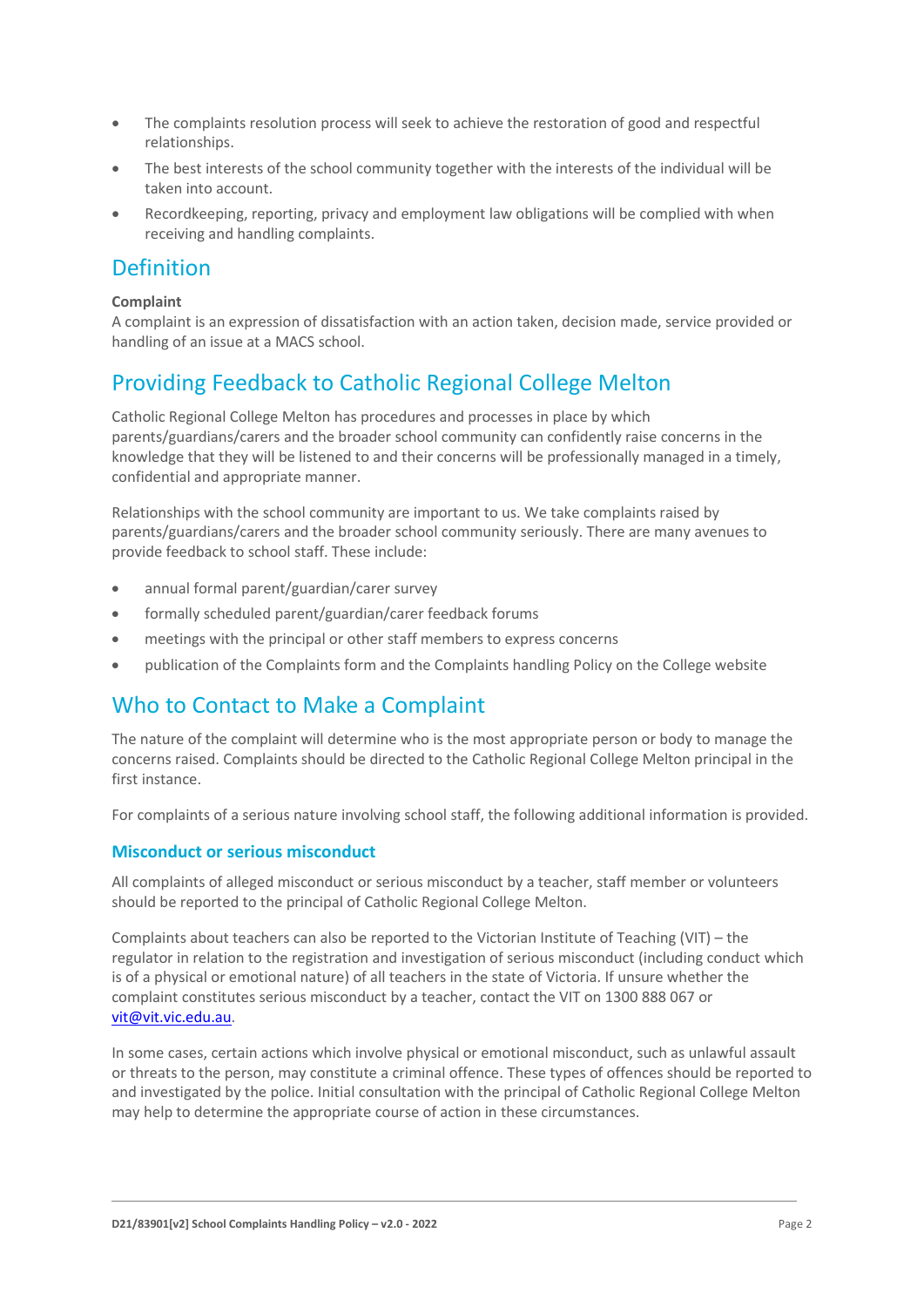#### **Child abuse (including sexual offences)**

Child abuse includes any instances of physical or sexual abuse (including grooming), emotional or psychological harm, serious or significant neglect and family violence involving a child.

Complaints of alleged child abuse (including sexual offences) of children or school students should be reported to the principal of Catholic Regional College Melton.

There are legal obligations on all adults to report child abuse to police once a reasonable belief is formed that a sexual offence may have been committed against a child.

Failure to disclose a sexual offence against a child is a criminal offence under section 327 of the *Crimes Act 1958* (Vic.) (Crimes Act) and applies to all adults (18 years of age and over) in Victoria.

Communication with children under 16 years of age by teachers, staff or any other person to prepare or groom a child for future sexual activity is a criminal offence under section 49M(1) of the Crimes Act and must be reported to the police. The offence of grooming applies to any person aged 18 years or over and does not apply to communication between people who are both under 18 years of age.

#### **Complaints against the principal of Catholic Regional College Melton**

In the case of a complaint involving the principal of Catholic Regional College Melton, the appropriate MACS Regional General Manager should be informed immediately.

MACS Regional Offices are located in the north, south, east and west of metropolitan Melbourne. Contact details are listed at the end of this policy.

#### **Complaints against the clergy or other persons involved in religious ministry**

If the complaint relates to the clergy or other persons involved in religious ministry with Catholic Regional College Melton, the complainant should contact and seek advice from the Professional Standards unit of the Vicar General's Office in the Archdiocese of Melbourne, 383 Albert Street, East Melbourne. Visit [www.melbournecatholic.org](http://www.melbournecatholic.org/) or contact 03 9926 5677. If the person is a member of a religious order, the complainant should also contact the provincial head or professional standards office of that congregation or religious order.

#### **Anonymous complaints**

Catholic Regional College Melton endeavours to address and respond to all complaints. In some situations, we may not be able to fully address complaints that are made anonymously or without sufficient detail being provided to enable an inquiry or resolution of the matter. To ensure procedural fairness, respondents have a right to know the particulars of the allegations being made against them and be given an opportunity to respond to them. Where possible, complainants are encouraged to give their names and to be reassured that we will deal with complaints professionally and in accordance with procedural fairness and confidentiality. If the complainant wishes to remain anonymous, it is at the principal's discretion what, if any, action will be taken. Anonymous complaints will be recorded in the same manner that all other complaints are recorded.

#### **Complaints in relation to Information Sharing Schemes**

Catholic Regional College Melton is a prescribed Information Sharing Entity (ISE) that may share information under the Child Information Sharing Scheme (CISS) and the Family Violence Information Sharing Scheme (FVISS).

The school, as an ISE, may receive complaints from individuals in relation to its conduct as an ISE under the CISS or FVISS. It may also receive a complaint from another ISE.

The following information is recorded where a complaint is received under the CISS or FVISS: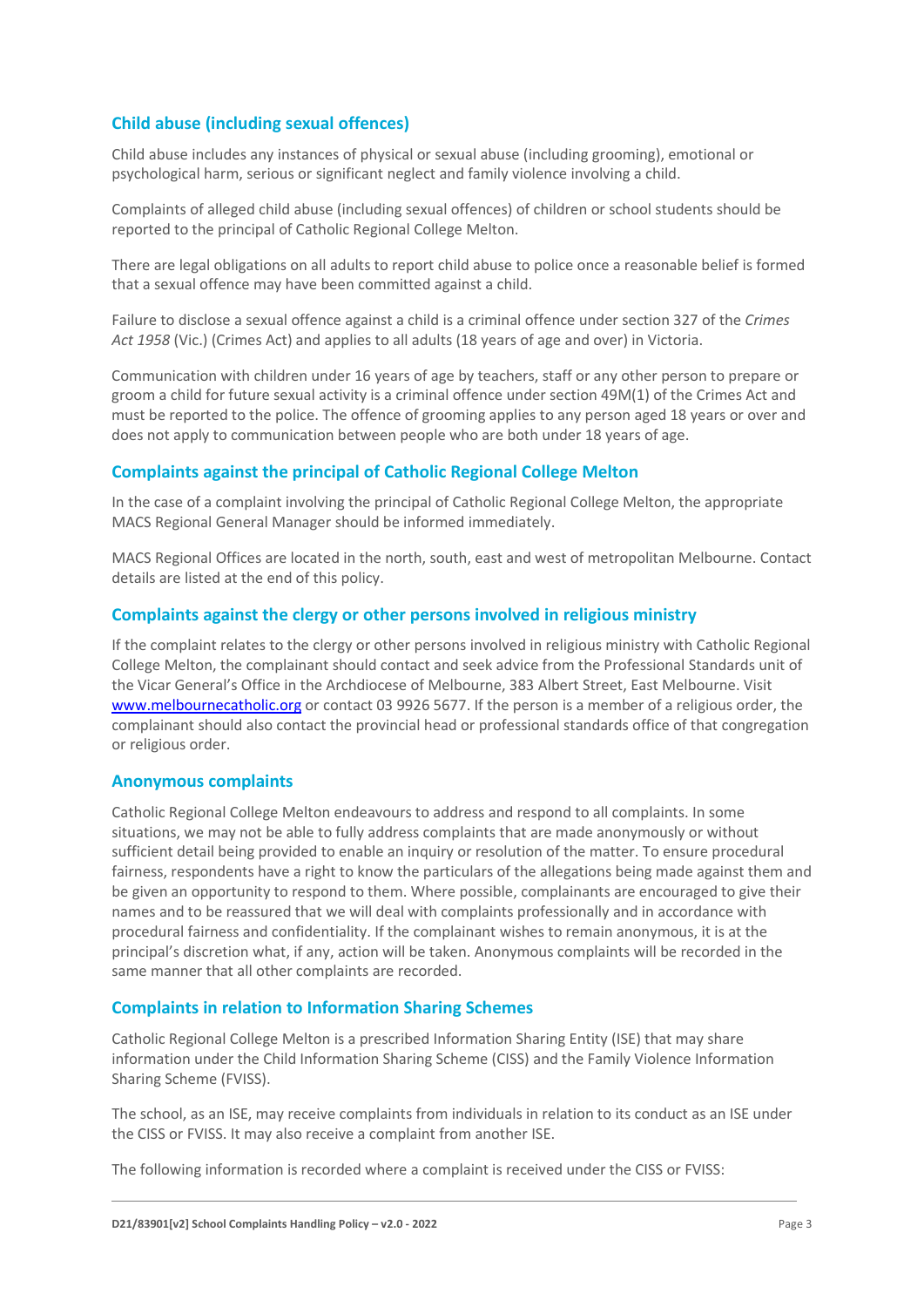- the date the complaint was made and received
- the nature of the complaint
- the action taken to resolve the complaint
- the action taken to lessen or prevent the issue from recurring
- the time taken to resolve the complaint
- further action taken if the complaint was not resolved.

#### **Complaints relating to reportable conduct**

Legal obligations are imposed on the MACS Head of Entity to report to the Commission for Child and Young People (CCYP), and investigate allegations of reportable conduct, where those allegations are based on a person's reasonable belief that reportable conduct or misconduct involving reportable conduct has occurred. Reportable conduct includes the following:

- sexual offences against, with or in the presence of a child
- sexual misconduct against, with or in the presence of a child
- physical violence against, with or in the presence of a child
- behaviour that causes significant psychological or emotional harm
- significant neglect.

Complaints relating to a reportable conduct allegation which meets the requisite threshold and which involves a MACS employee (which amongst others, can include a teacher, principal, volunteer or contractor) must be reported.

Complaints of reportable conduct in relation to an employee (other than a principal) at a MACS primary school or MACS secondary college should be reported to the principal of the school. Complaints of reportable conduct involving a principal at a MACS primary school or MACS secondary college should be reported to the MACS Regional General Manager.

Further information can be found in the School's Reportable Conduct Policy [www.crcmelton.com.au](https://www.crcmelton.com.au/files/MACS-Policies-May-2022/Child-Safety/Reportable-Conduct-Policy-v2-0-2022.pdf) 

## Procedures for Complaints about Issues at Catholic Regional College **Melton**

Catholic Regional College- Melton has developed and maintains a fair, effective and efficient complaintshandling procedure so that complaints about events or decisions at Catholic Regional College Melton can be addressed. The following steps can guide the procedure in making a complaint about issues arising at Catholic Regional College Melton.

#### **Clarify the issue**

- Be clear about the topic or issue to be discussed.
- Be mindful of the need to ascertain all the facts relating to the circumstances of the topic or issue.
- Think about what would be an acceptable outcome.
- Check and observe the Catholic Regional College Melton complaints handling policy.

#### **Making the complaint**

- Write an appropriate note or email to the relevant person (e.g. classroom teacher) outlining your concerns.
- Make an appointment to speak via phone or in person with the relevant person/s.
- Consider speaking with the Catholic Regional College Melton student wellbeing leader, if appropriate.
- Arrange meeting times or phone calls through the Catholic Regional College Melton office.
- Ensure the relevant person/s is given a reasonable amount of time to take the steps required to resolve or address the concerns.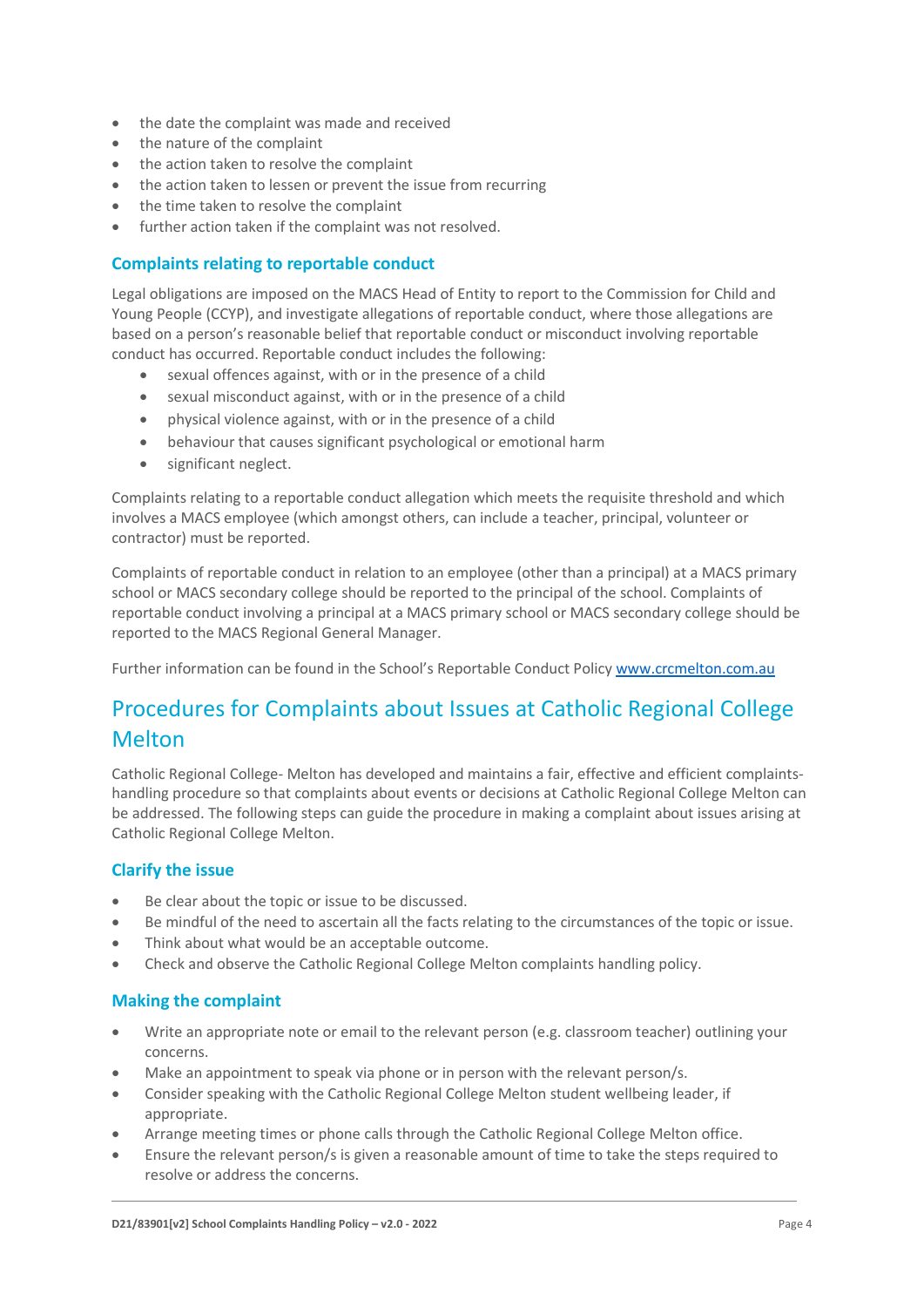#### **Contact the principal or deputy principal**

- If the issue remains unresolved after discussion with the relevant person/s at the school, request an appointment, through the Catholic Regional College Melton office, to discuss the concern with the principal or deputy principal.
- The principal may be represented by another senior staff member. If the relevant staff member is going to be present at the meeting, the meeting time is more likely to occur outside classroom hours.

### Expectations of and Information for Parents/Guardians/Carers

In making a complaint, Catholic Regional College Melton requests and expects that the complainant will:

- raise the concern or complaint as soon as possible after the issue has arisen.
- communicate and respond in ways that are constructive, fair and respectful.
- provide complete and factual information about the concern or complaint.
- observe confidentiality and a respect for sensitive issues.
- act in good faith to achieve an outcome acceptable to all parties.
- have realistic and reasonable expectations about possible outcomes/remedies.

If your concern/complaint relates to your treatment or your child's treatment by another student, students or family member while at, we expect that you will refer your complaint directly to the school, via your child's class teacher, deputy principal or principal. Under no circumstances should you approach another student in the care of the school to discuss the issue or chastise them. Direct contact with parents to resolve the matter is also discouraged if the complaint pertains to issues or incidents that have arisen at the school.

Parents/guardians/carers making complaints are to be respectful, confidential and courteous. Parents/guardians/carers who are unreasonable, threatening or discourteous can expect their discussions with the principal to be terminated until such time as an alternative discussion time is arranged by the school.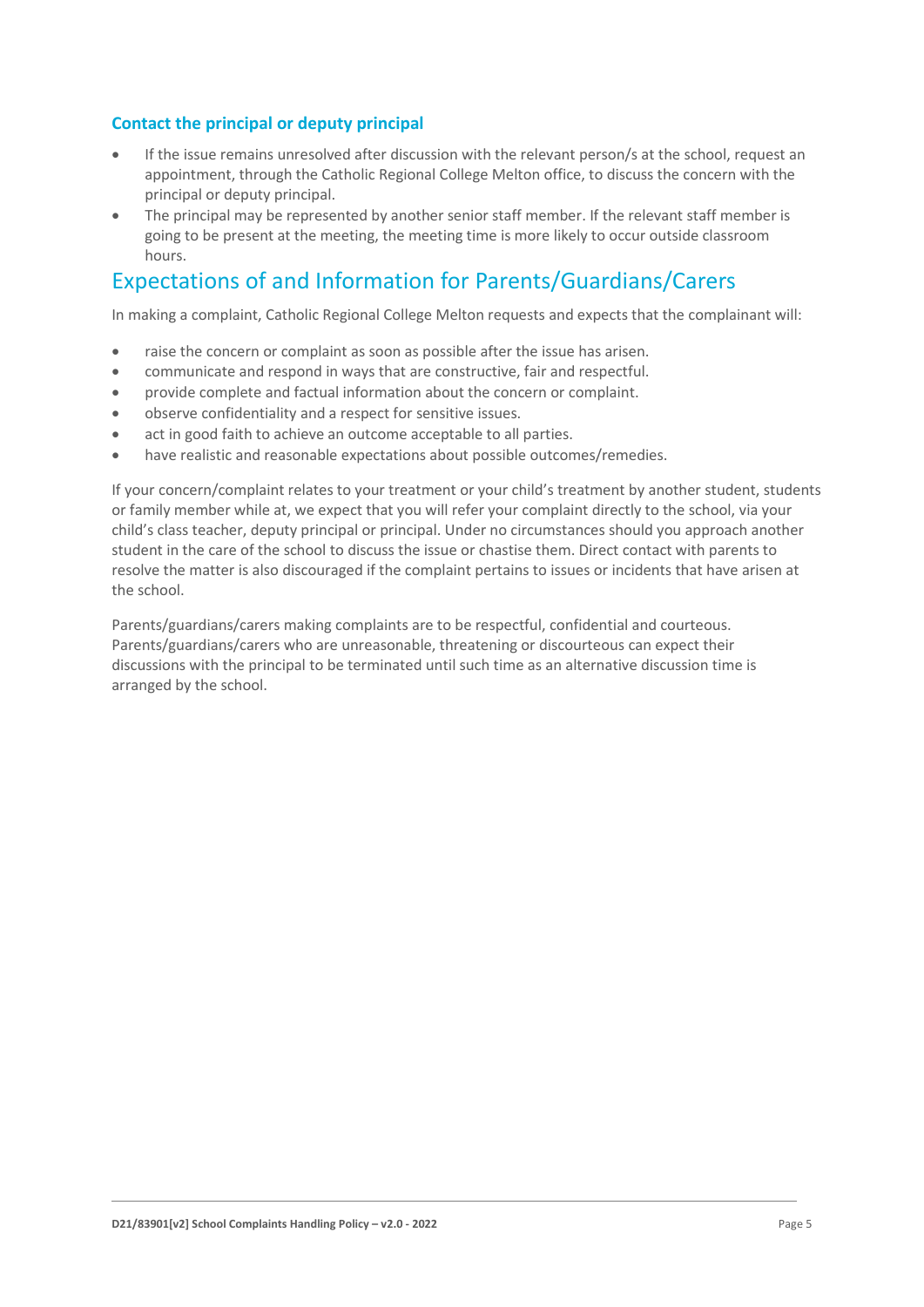# Process for Dealing with Complaints

The school will record the details of all complaints including the name and contact details of the persons making the complaint. The school will then refer the complaint to the most appropriate person to undertake an inquiry. There will be many occasions that this will be someone other than the principal. The staff member conducting the inquiry may conduct a preliminary inquiry or communicate with the parent to discuss the matter further.

If the scope of the inquiry is beyond the capacity or jurisdiction of the school, the matter will be referred to the MACS Regional General Manager and the parent/guardian/carer will be informed of the referral.

Parents/guardians/carers discussing complaints with the principal may be accompanied by a support person. The support person can be a family member, a friend or a professional with knowledge of the student. Any person acting in a professional capacity on behalf of the parents/guardians/carers must provide their occupational details and full name prior to the meeting being held. It is at the principal's discretion if an external professional is a participating member of any school meeting. The support person may encourage and facilitate sharing of parent/guardian/carer knowledge, perception and issues. The support person should support a positive working relationship between all parties. The support person does not speak on behalf of parents/guardians/carers when discussing complaints with the principal.

Any inquiry conducted by the school will be done so in a timely, efficient and confidential manner, ensuring the fair principles on natural justice are applied for all. Parents/guardians/carers will be provided with an anticipated timeframe for a resolution. The staff member conducting the inquiry will record the details of the inquiry.

Privacy laws may prohibit information being provided to the complainant of any specific action that has been taken in relation to individuals about whom the complaint has been raised.

The school will ensure that all records are maintained in accordance with its obligations under the [Public](https://prov.vic.gov.au/recordkeeping-government/standards-framework)  [Record Office Victoria Recordkeeping Standards.](https://prov.vic.gov.au/recordkeeping-government/standards-framework)

### Outcomes of Complaints

Outcomes of complaints and grievances can include the following:

- an apology either verbal or written
- mediation with an internal or external mediator
- an official warning
- disciplinary action
- a behavioural contract (in the case of a student)
- pastoral or spiritual care
- an understanding that the behaviour will not be repeated
- a change in policy or procedure.

### Complaint Escalation

If the matter cannot be resolved at the school level, or if the complaint is about the principal of Catholic Regional College Melton, complainants may contact the relevant MACS Regional Office. Alternatively, parents/guardians/carers may lodge a complaint online at [www.macs.vic.edu.au/Contact-](http://www.macs.vic.edu.au/Contact-Us/Complaints.aspx)[Us/Complaints.aspx.](http://www.macs.vic.edu.au/Contact-Us/Complaints.aspx)

When a complaint is serious or the complaint is not resolved after the involvement of the MACS Regional General Manager, it may be referred to the MACS Executive Director for review.

If the complaint is unable to be resolved to the satisfaction of the complainant, but the matter is however finalised, the complainant has the right to seek alternative independent or other advice, or contact other